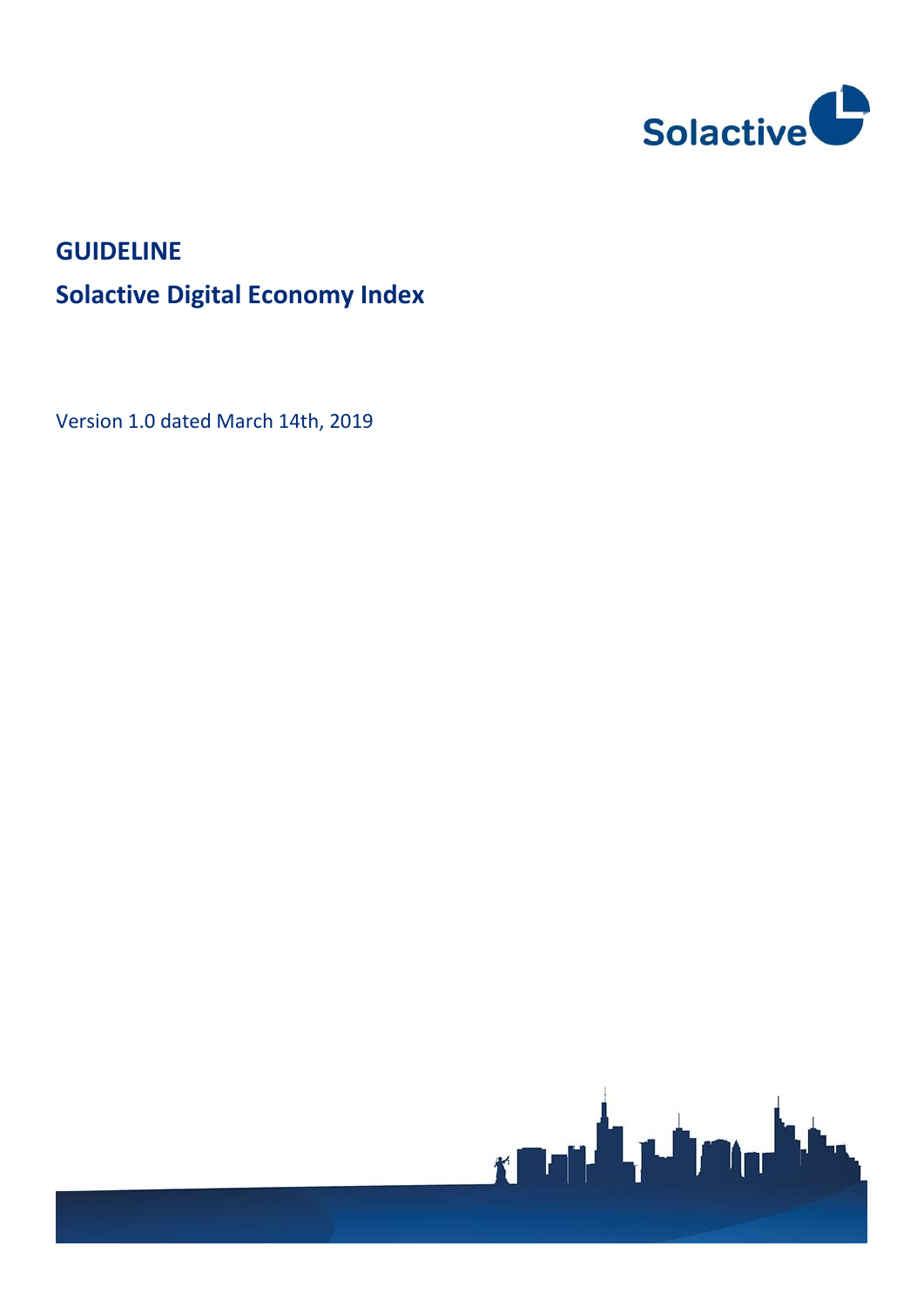# **Contents**

### **Introduction**

- **1 Index specifications**
- **1.1** Short name and ISIN
- **1.2** Initial value
- **1.3** Distribution
- **1.4** Prices and calculation frequency
- **1.5** Weighting
- **1.6** Decision-making bodies
- **1.7** Publication
- **1.8** Historical data
- **1.9** Licensing

### **2 Composition of the Index**

- **2.1** Selection of the index components
- **2.2** Ordinary adjustment
- **2.3** Extraordinary adjustment

### **3 Calculation of the Index**

- **3.1** Index formula
- **3.2** Accuracy
- **3.3** Adjustments
- **3.4** Dividends and other distributions
- **3.5** Corporate actions
- **3.6** Calculation of the Index in the event of a market disruption

### **4 Definitions**

### **5 Appendix**

- **5.1** Contact data
- **5.2** Calculation of the Index change in calculation method

This document contains the underlying principles and regulations regarding the structure and the operating of the Solactive Digital Economy Index*.* Solactive AG shall make every effort to implement regulations. Solactive AG does not offer any explicit or tacit guarantee or assurance, neither pertaining to the results from the use of the Index nor the Index value at any certain point in time nor in any other respect. The Index is merely calculated and published by Solactive AG and it strives to the best of its ability to ensure the correctness of the calculation. There is no obligation for Solactive AG – irrespective of possible obligations to issuers – to advise third parties, including investors and/or financial intermediaries, of any errors in the Index. The publication of the Index by Solactive AG is no recommendation for capital investment and does not contain any assurance or opinion of Solactive AG regarding a possible investment in a financial instrument based on this Index.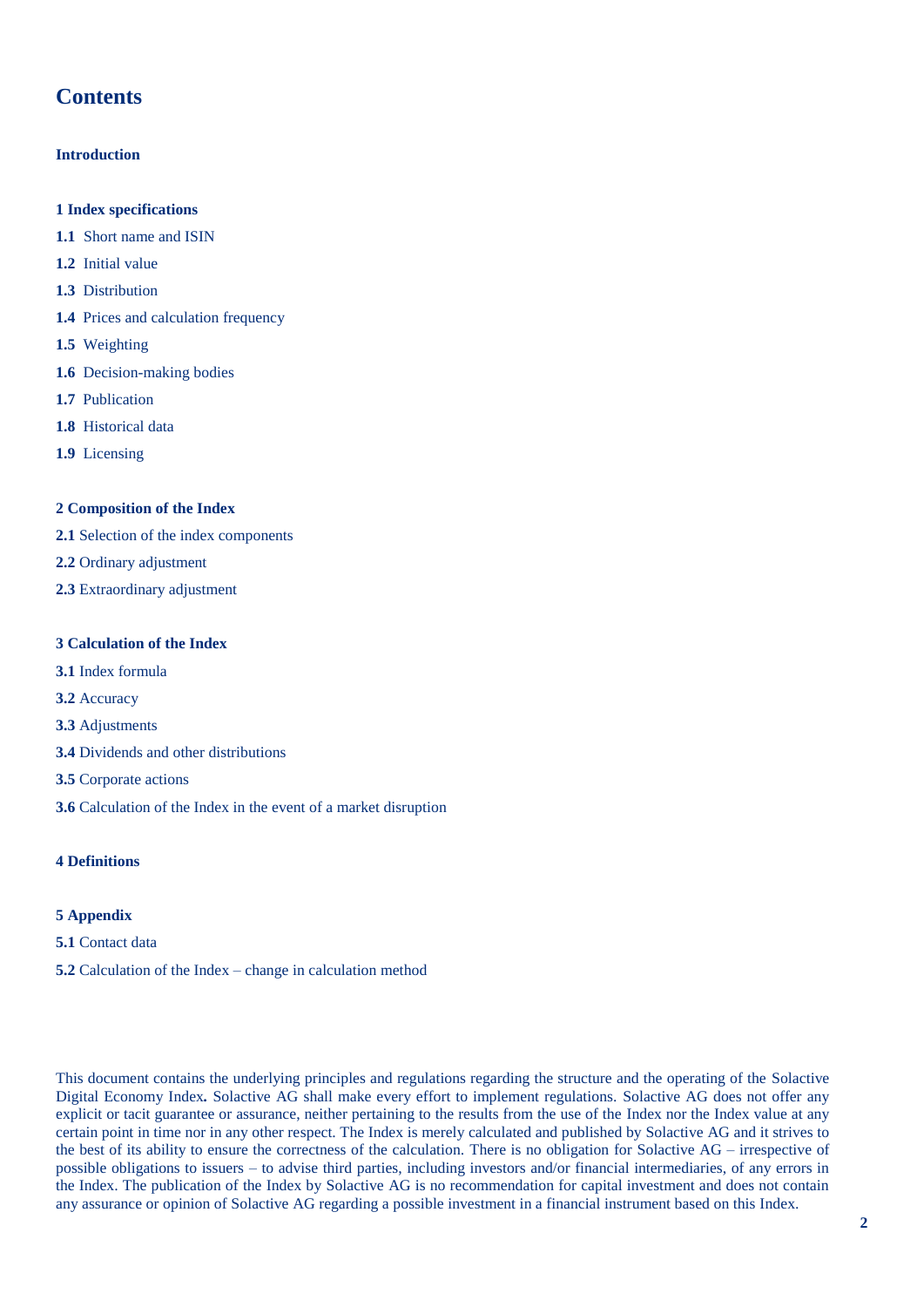# **Introduction**

This document is to be used as a guideline with regard to the composition, calculation and management of the Index**.** Any changes made to the guideline are initiated by the Committee specified in section 1.6. The Index is calculated and published by Solactive AG. The name "Solactive" is copyrighted.

### **1 Index specifications**

The Solactive Digital Economy Index (**"**Solactive Digital Economy Index**"**, the **"**Index**"**) is an Index of Solactive AG and is calculated and distributed by Solactive AG.

The Index intends to track the price movements in shares of companies likely to be impacted by the digitalization of their respective business.

The Index is calculated as a Price Return [PR], Net Total Return [NTR], and Total Return [TR] Index.

The Index is published in Euro [EUR].

### **1.1 Short name and ISIN**

The Index is distributed under the following identifiers:

| <b>Index Name</b>                                    | <b>Characteristic</b>   | <b>ISIN</b>  | <b>WKN</b>          | <b>RIC</b>       | <b>Ticker</b>            |
|------------------------------------------------------|-------------------------|--------------|---------------------|------------------|--------------------------|
| <b>Solactive Digital Economy</b><br>Index            | <b>Price Return</b>     | DE000SLA23N9 | SLA <sub>23</sub> N | <b>SOLDIGIT</b>  | <b>SOLDIGIT</b><br>Index |
| <b>Solactive Digital Economy</b><br><b>Index NTR</b> | <b>Net Total Return</b> | DE000SLA7W34 | SLA7W3              | <b>SOLDIGITN</b> | <b>SOLDIGIN</b><br>Index |
| <b>Solactive Digital Economy</b><br><b>Index TR</b>  | <b>Total Return</b>     | DE000SLA7W42 | SLA7W4              | <b>SOLDIGITT</b> | ٠                        |

### **1.2 Initial value**

The Index is based on 100 at the close of trading on the start date, June 7th, 2006.

### **1.3 Distribution**

The Index is published via the price marketing services of Boerse Stuttgart GmbH and is distributed to all affiliated vendors. Each vendor decides on an individual basis as to whether he will distribute/display the Index via his information systems.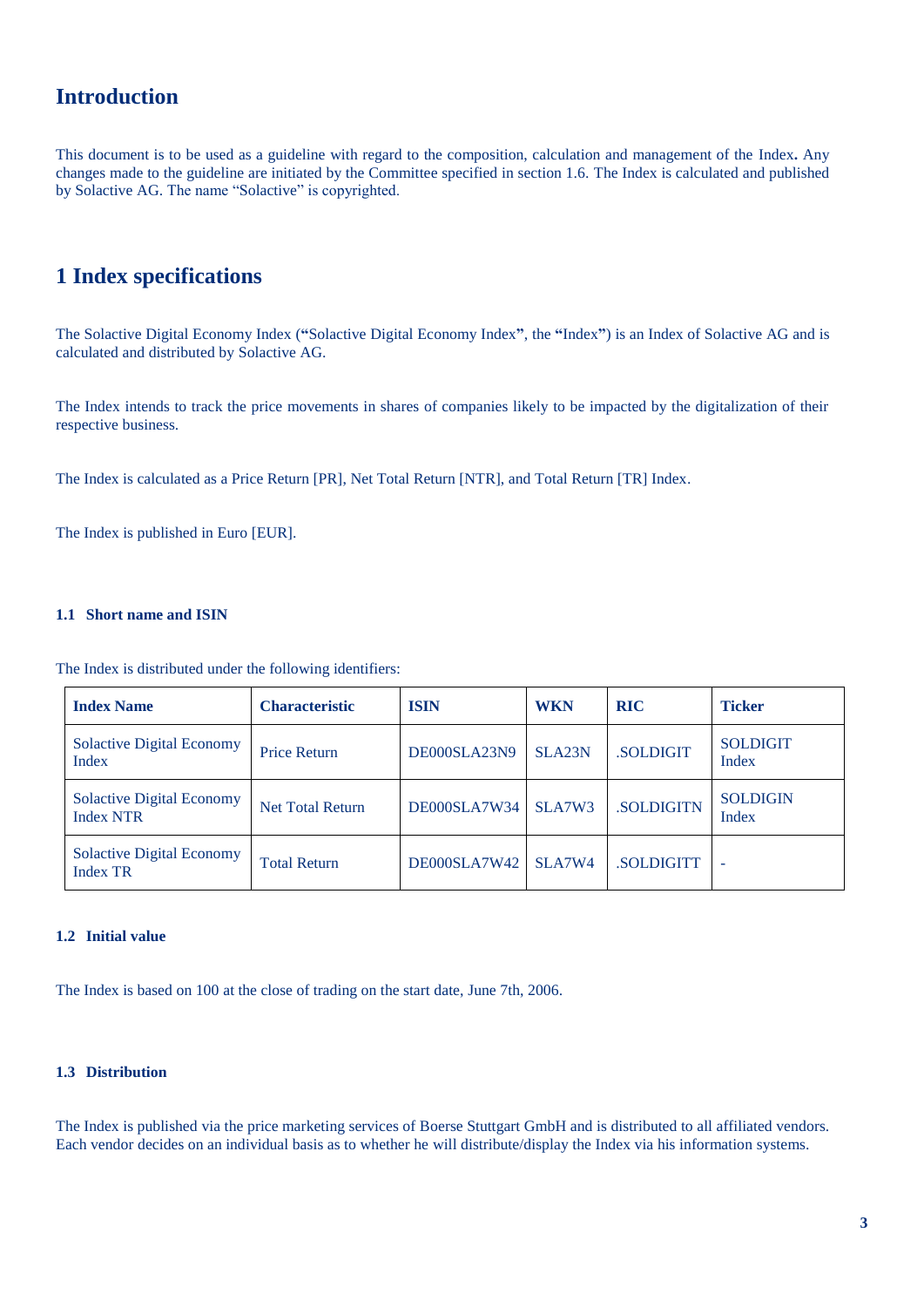### **1.4 Prices and calculation frequency**

The price of the Index is calculated on each Business Day based on the prices on the respective Exchanges on which the Index Components are listed. The most recent prices of all Index Components are used. Prices of Index Components not listed in the Index Currency are translated using spot foreign exchange rates quoted by Reuters. Should there be no current price available on Reuters, the most recent price or the Trading Price on Reuters for the preceding Trading Day is used in the calculation. The daily Index Closing Level is calculated using Reuters/WMCO closing spot rates as at 4pm London time.

The Index is calculated every Business Day from 9:00am to 10:30pm, CET. In the event that data cannot be provided to Reuters or to the pricing services of Boerse Stuttgart AG the Index cannot be distributed.

### **1.5 Weighting**

On each Adjustment Day each Index Component of the Index is weighted according to its inverse of the 12 Month Historical Volatility. The Target Weight is determined by the following formula:

$$
Target\_Weight_{i,t} = \frac{1/Histo\_Vol_{i,t}}{\sum_{i=1}^{n} 1/Histo\_Vol_{i,t}}
$$

where:

| $Target\_Weight_{i,j,t}$ | $=$ Target Weight of Company i on Selection Date t                  |
|--------------------------|---------------------------------------------------------------------|
| $Histo_Vol_{i,t}$        | $= 12$ Month Historical Volatility of Company i on Selection Date t |
| $\boldsymbol{n}$         | $=$ Number of Index Members, i.e. 50.                               |

### **1.6 Decision-making bodies**

A Committee composed of staff from Solactive AG is responsible for decisions regarding the composition of the Index as well as any amendments to the rules (in this document referred to as the **"**Committee**"** or the **"**Index Committee**"**). The future composition of the Index is determined by the Committee on the Selection Days according to the procedure outlined in 2.1 of this document. The Committee shall also decide about the future composition of the Index*.* if any Extraordinary Events should occur and the implementation of any necessary adjustments.

Members of the Committee can recommend changes to the guideline and submit them to the Committee for approval.

### **1.7 Publication**

All specifications and information relevant for calculating the Index are made available on the http://www.solactive.de web page and sub-pages.

#### **1.8 Historical data**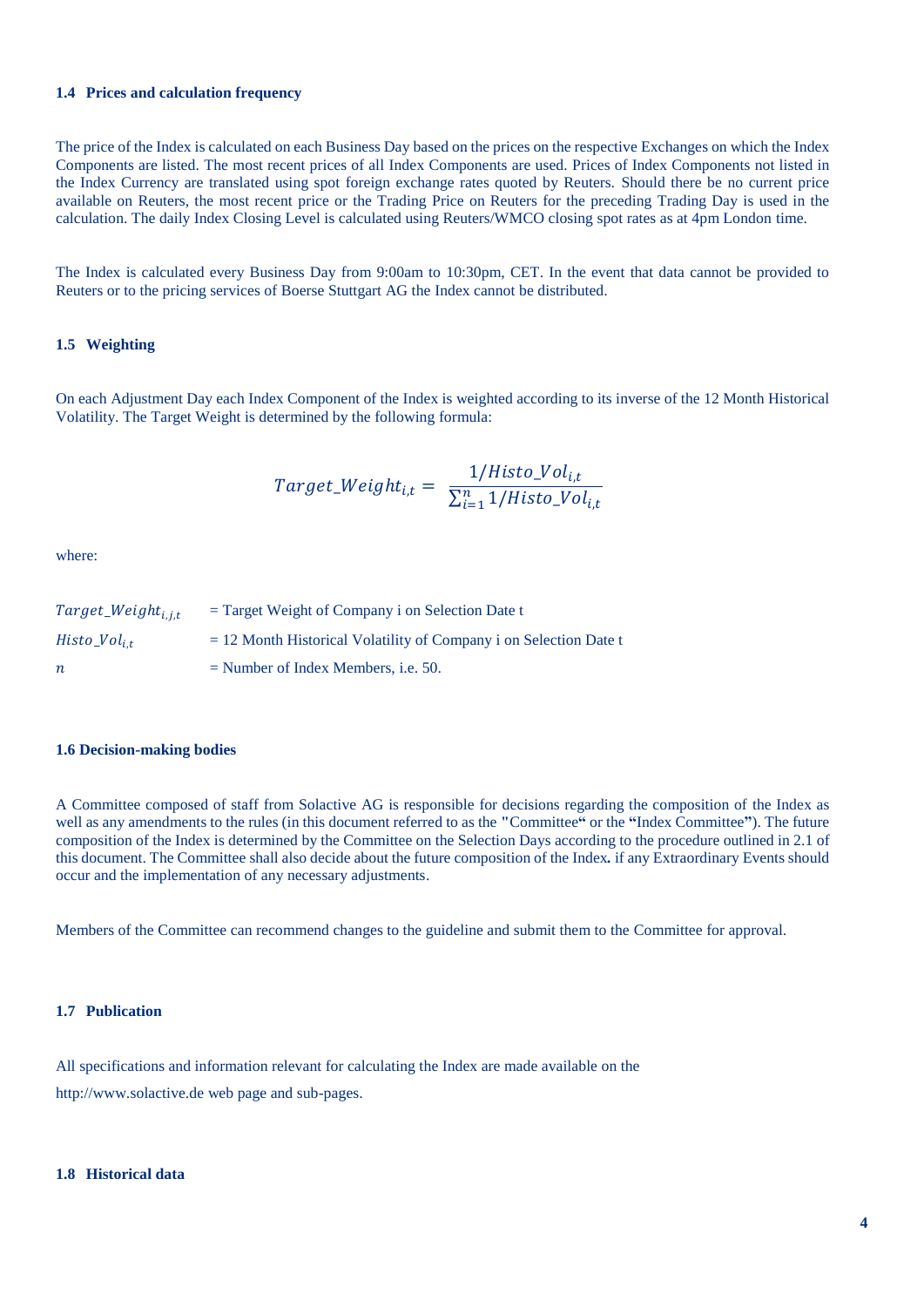For the Solactive Digital Economy Index, historical data will be maintained from the launch of the Index on June 7th, 2006. For the Solactive Digital Economy Index NTR/TR, historical data will be maintained from the launch of the Index on March 14th, 2019.

### **1.9 Licensing**

Licences to use the Index as the underlying value for derivative instruments are issued to stock exchanges, banks, financial services providers and investment houses by Solactive AG*.*

### **2 Composition of the Index**

### **2.1 Selection of the Index Components**

The initial composition of the Index as well as any ongoing adjustment is based on the following rules:

On the Selection Days, Solactive AG defines the Index Universe according to the rules outlined in Section 4.

The selection of the final Index Components from the Index Universe proceeds in the exact order of the steps outlined in the following:

1. Based on its Industry Classification, each security is assigned to one of 7 Themes, based on the following table:

| <b>Industry Classification</b>                                                                                                                                                                                                                                                                                                                   | <b>Theme</b>                                                  |
|--------------------------------------------------------------------------------------------------------------------------------------------------------------------------------------------------------------------------------------------------------------------------------------------------------------------------------------------------|---------------------------------------------------------------|
| Alternative Power Generation, Electric Utilities, Electrical<br>Products, Electronics/Appliances, Engineering & Construction,<br>Homebuilding                                                                                                                                                                                                    | <b>Electricity, Alternative Energy</b><br>& Home Construction |
| Major Telecommunications, Wireless Telecommunications,<br>Internet Software/Services, Specialty Telecommunications,<br>Packaged Software, Internet Retail, Information Technology<br><b>Services</b>                                                                                                                                             | Mobile phone, Internet $\&$<br><b>Computer Services</b>       |
| Electronic Equipment/Instruments, Electronic Production<br>Equipment, Industrial Machinery, Semiconductors, Computer<br>Peripherals, Telecommunications Equipment, Tools & Hardware                                                                                                                                                              | Hardware & Electrical<br>Equipment                            |
| Biotechnology, Pharmaceuticals: Generic, Pharmaceuticals:<br>Major, Pharmaceuticals: Other, Chemicals: Specialty, Medical<br>Specialties, Medical Distributors, Food Retail, Department<br><b>Stores, Wholesale Distributors</b>                                                                                                                 | Biotechnology, Drugs and<br><b>Food Retailers</b>             |
| Casinos/Gaming, Apparel/Footwear Retail, Auto Parts: OEM,<br>Air Freight/Couriers, Airlines, Automotive Aftermarket, Marine<br>Shipping, Hotels/Resorts/Cruiselines, Household/Personal Care,<br>Restaurants, Miscellaneous Commercial Services, Motor<br>Vehicles, Specialty Stores, Other Transportation, Other<br><b>Consumer Specialties</b> | Leisure, Transport & Luxury                                   |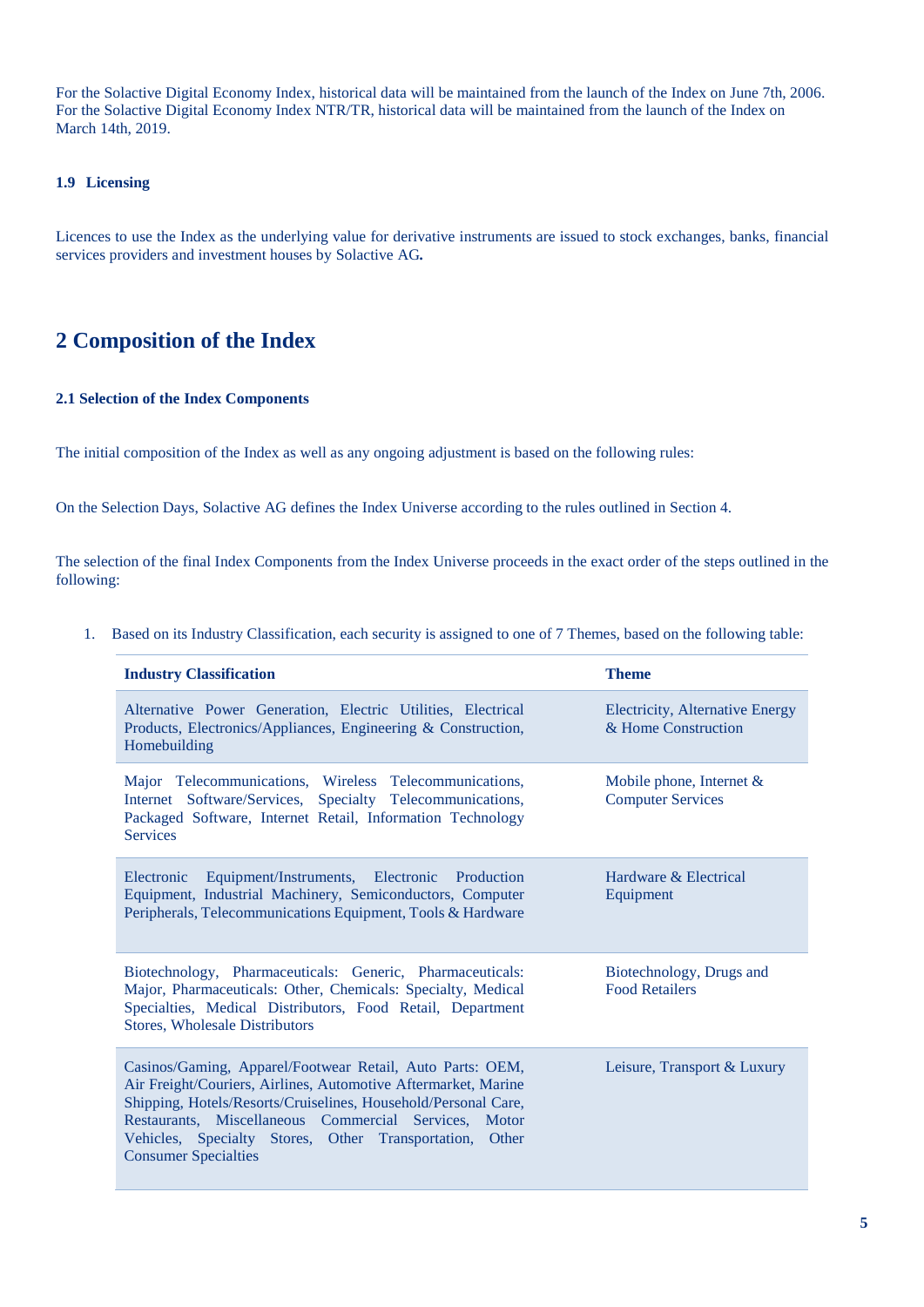| Advertising/Marketing Services, Aerospace & Defense,<br>Broadcasting, Cable/Satellite TV, Movies/Entertainment,<br>Publishing: Books/Magazines, Publishing: Newspapers                                                                                                                                                                                                                                     | Media & Aerospace          |
|------------------------------------------------------------------------------------------------------------------------------------------------------------------------------------------------------------------------------------------------------------------------------------------------------------------------------------------------------------------------------------------------------------|----------------------------|
| Real Estate Development, Data Processing Services,<br>Finance/Rental/Leasing, Financial Conglomerates, Insurance<br>Brokers/Services, Investment Banks/Brokers, Investment<br>Managers, Investment Trusts/Mutual Funds, Life/Health<br>Insurance, Major Banks, Multi-Line Insurance, Office<br>Equipment/Supplies, Personnel Services, Property/Casualty<br>Insurance, Regional Banks, Specialty Insurance | Finance & Support Services |

2. Within each of the 7 Themes as outlined in step 1. above, the remaining securities are ranked based on their Realized Dividend Yield in descending order. For the avoidance of doubt, the securities with rank 1 have the highest Realized Dividend Yield within their respective Theme.

Then, within each Theme only those securities whose rank is above CUTOFF Rank<sup>Theme</sup> – as defined in the formula below – are selected and are subsequently still eligible to become final Index Components:

$$
CUTOFF\ Rank^{Theme} = Round(\sqrt{\frac{50}{N}} \times N^{Theme})
$$

where:

 $N =$  Total Number of Securities in the Index Universe as defined in Section 4.  $N^{Thene}$  = Total Number of Securities in the respective Theme = Indicates that the resulting number will be rounded to the nearest integer value.

3. Within each of the 7 Themes as outlined in Section 4 the remaining securities are ranked based on their 12 Month Historical Volatility in ascending order. For the avoidance of doubt, the securities with rank 1 have the lowest 12 Month Historical Volatility within their respective Theme.

Then, within each Theme the top 10 ranking securities are selected and subsequently still eligible to become final Index Components. If there are less than 10 remaining securities within a Theme, all of them are selected.

If this step should result in less than 50 securities still eligible to become final Index Components then within each Theme the top 15 ranking securities are selected instead of the top 10 ranking securities and are subsequently still eligible to become final Index Components. If this should again result in less than 50 securities still eligible to become final Index Components, then step 3 is skipped and step 4 is applied to all the shares still eligible to become final Index Components after step 2.

4. All remaining securities are ranked based on their 12 Month Historical Volatility in ascending order. For the avoidance of doubt, the securities with rank 1 have the lowest 12 Month Historical Volatility of all remaining securities.

The 50 highest ranking securities are selected and constitute the Index.

### **2.2 Ordinary adjustment**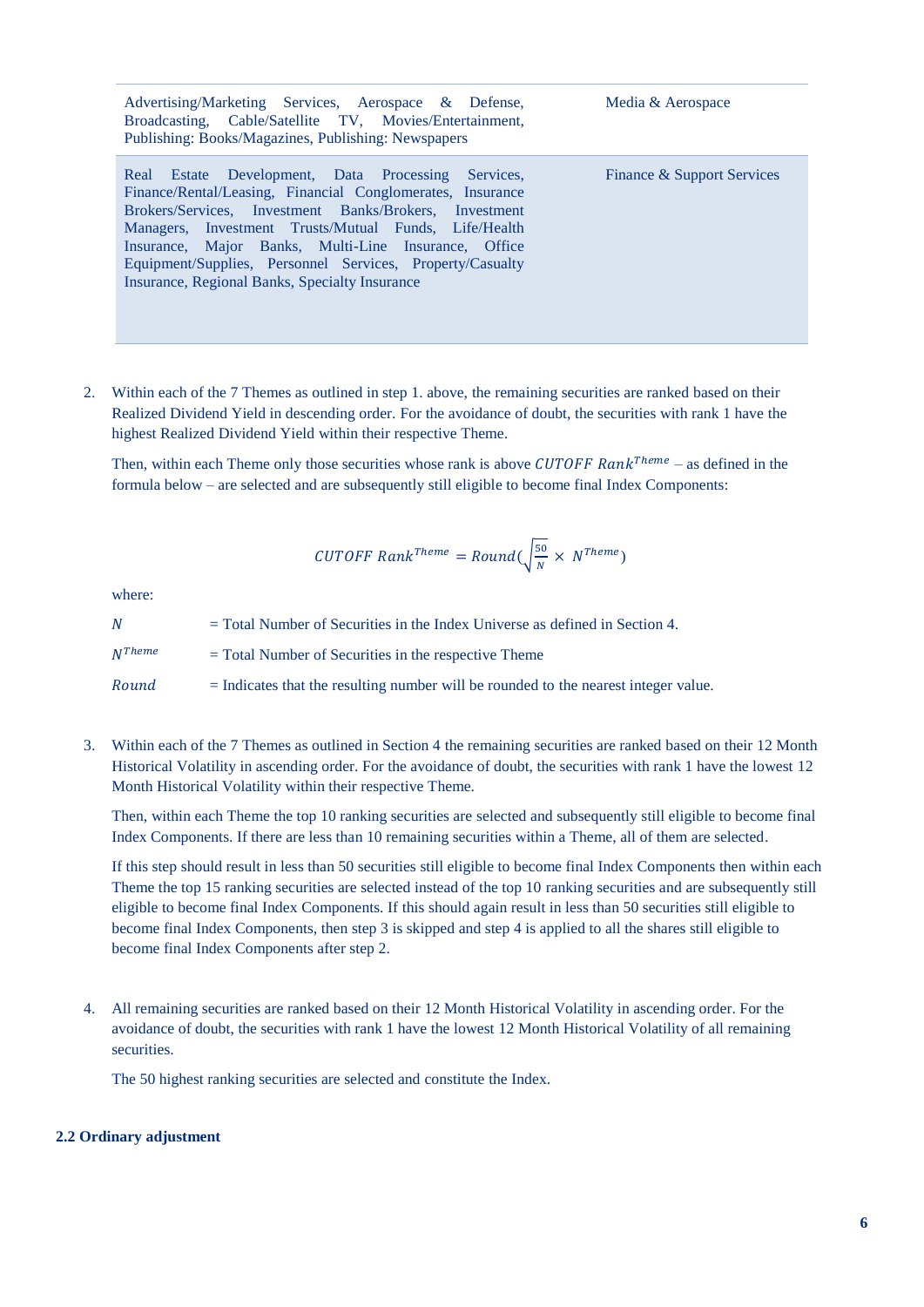The composition of the Index is adjusted quarterly at the close of the 1st Wednesday in March, June, September, and December. The composition of the Index is reviewed on the Selection Day and necessary changes are announced.

The first adjustment will be made in March 2017 based on the Trading Prices of the Index Components on the Adjustment Day.

Solactive AG shall publish any changes made to the Index composition on the Selection Day and consequently with sufficient notice before the Adjustment Day.

### **2.3 Extraordinary adjustment**

The Committee may, but is under no obligation to, substitute an Index Component with a successor Index Component upon the occurrence of an Extraordinary Event as determined by Solactive AG. Any such successor Index Component shall be included in the Index after the close of business on the day when an Extraordinary Event has been determined by Solactive AG.

### **3 Calculation of the Index**

### **3.1 Index formula**

The Index is an index whose value on a Business Day is equivalent to the sum over all Index Components of the products of (a) the Number of Shares of the Index Component and (b) the price of the Index Component at the respective Exchange.

As a formula:

$$
Index_t = \sum_{i=1}^{n} x_{i,t} * p_{i,t}
$$

With:

| $x_{i,t}$ | $=$ Number of Shares of the Index Component i on Trading Day t    |
|-----------|-------------------------------------------------------------------|
| $p_{i,t}$ | $=$ Price of Index Component i on Trading Day t in Index Currency |

### **3.2 Accuracy**

The value of the Index will be rounded to two decimal places.

Trading Prices will be rounded to six decimal places.

### **3.3 Adjustments**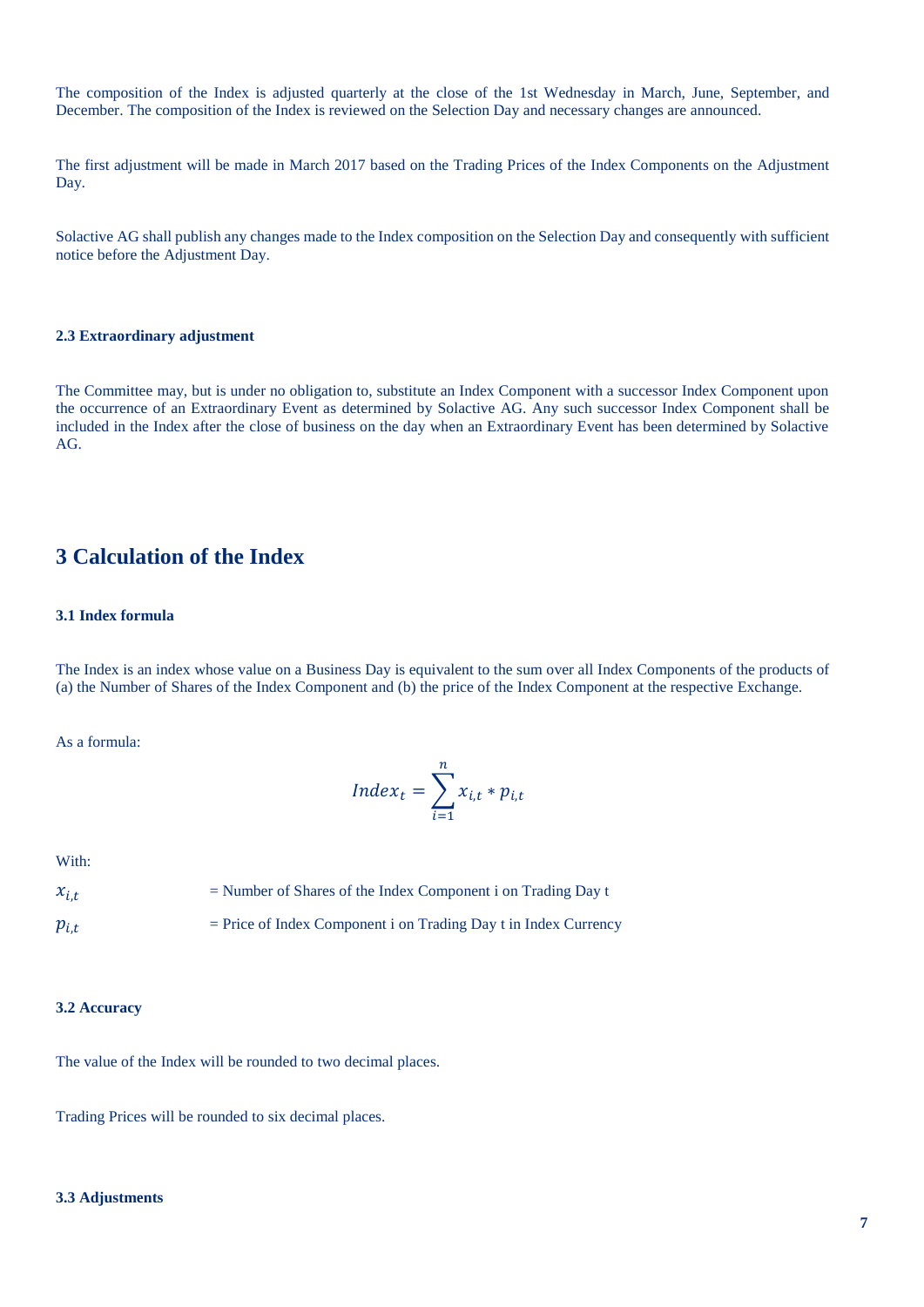Indices need to be adjusted for systematic changes in prices once these become effective. This requires the new Number of Shares of the affected Index Component to be calculated on an ex-ante basis.

The Index is adjusted for distributions, capital increases, rights issues, splits, par value conversions and capital reductions.

This procedure ensures that the first ex quote can be properly reflected in the calculation of the Index. This ex-ante procedure assumes the general acceptance of the Index calculation formula as well as open access to the parameter values used. The calculation parameters are provided by Solactive AG.

Any delay in calculating the new Number of Shares of an Index Component would create problems. Therefore the procedure described above is the most appropriate.

### **3.4 Dividends and other distributions**

The Index is not adjusted for Cash Dividends while Special Cash Dividend payments and other distributions are included in the Index. They cause an adjustment of the Number of Shares of the corresponding Index Component. The new Number of Shares is calculated as follows:

$$
x_{i,t} = x_{i,t-1} * \frac{p_{i,t-1}}{p_{i,t-1} - D_{i,t}}
$$

With:

 $x_{i,t}$  = Number of Shares of the Index Component i on Trading Day t  $D_{i,t}$  = Payment on Trading Day t multiplied by the Dividend Correction Factor of the respective country

#### **3.5 Corporate actions**

### **3.5.1 Principles**

Following the announcement by a company included in the Index of the terms and conditions of a corporate action the Index Calculator determines whether such corporate action has a dilution, concentration or other effect on the price of the Index Component.

If this should be the case the Index Calculator shall make the necessary adjustments to the affected Index Component and/or the formula for calculating the Index and/or to other terms and conditions of this document that he deems appropriate in order to take into account the dilution, concentration or other effect and shall determine the date on which this adjustment shall come into effect.

Amongst other things the Index Calculator can take into account the adjustment made by an Affiliated Exchange as a result of the corporate action with regard to option and futures contracts on the respective share traded on this Affiliated Exchange.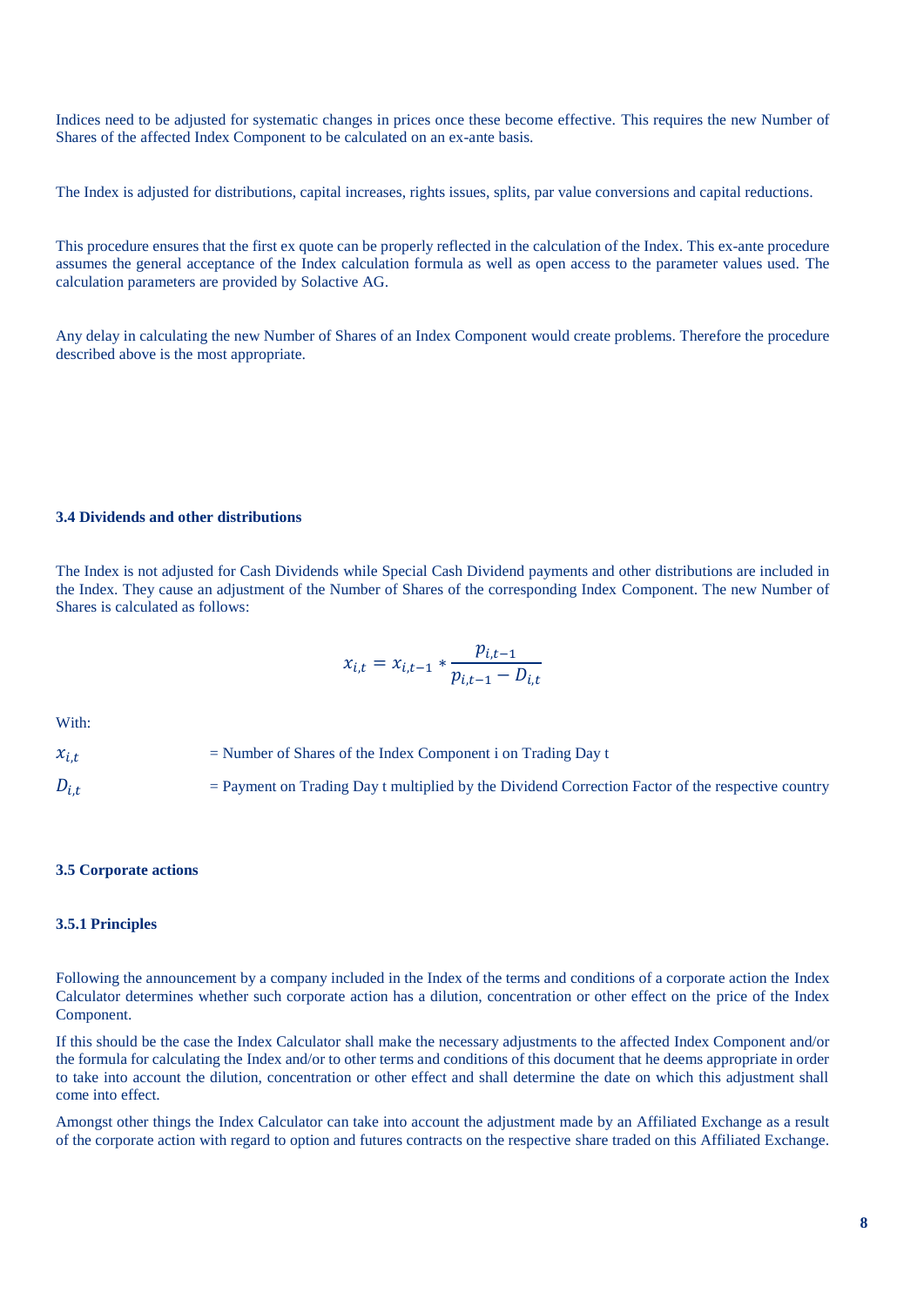### **3.5.2 Capital increases**

In the case of capital increases (from the company's own resources or through cash contributions) the new Numbers of Shares are calculated as follows:

$$
x_{i,t} = x_{i,t-1} * \frac{p_{i,t-1}}{p_{i,t-1} - rB_{i,t-1}} \quad \text{with:} \quad rB_{i,t-1} = \frac{p_{i,t-1} - B - N}{BV + 1}
$$

With:

| $x_{i,t}$      | $=$ Number of Shares of Index Component i on the day of the distribution       |
|----------------|--------------------------------------------------------------------------------|
| $x_{i,t-1}$    | $=$ Number of Shares of Index Component i on the day prior to the distribution |
| $p_{i,t-1}$    | $=$ Closing price on the day prior to ex date                                  |
| $rB_{i,t-1}$   | $=$ Calculated value of rights issue                                           |
| $\overline{B}$ | $=$ Price of rights issue                                                      |
| N              | $=$ Dividend disadvantage                                                      |
| BV             | $=$ Subscription ratio                                                         |

 $B = 0$  if capital is increased from the company's own resources.

The last dividend paid or the announced dividend proposal is applied as the dividend disadvantage.

### **3.5.3 Capital reductions**

In the case of capital reductions the new Number of Shares is determined as follows:

$$
x_{i,t} = x_{i,t-1} * \frac{1}{H_{i,t}}
$$

With:

| $H_{i,t}$   | $=$ Reduction ratio of the company on day t                                               |
|-------------|-------------------------------------------------------------------------------------------|
| $x_{i.t}$   | $=$ Number of Shares of the affected Index Component on the day of the distribution       |
| $x_{i,t-1}$ | $=$ Number of Shares of the affected Index Component on the day prior to the distribution |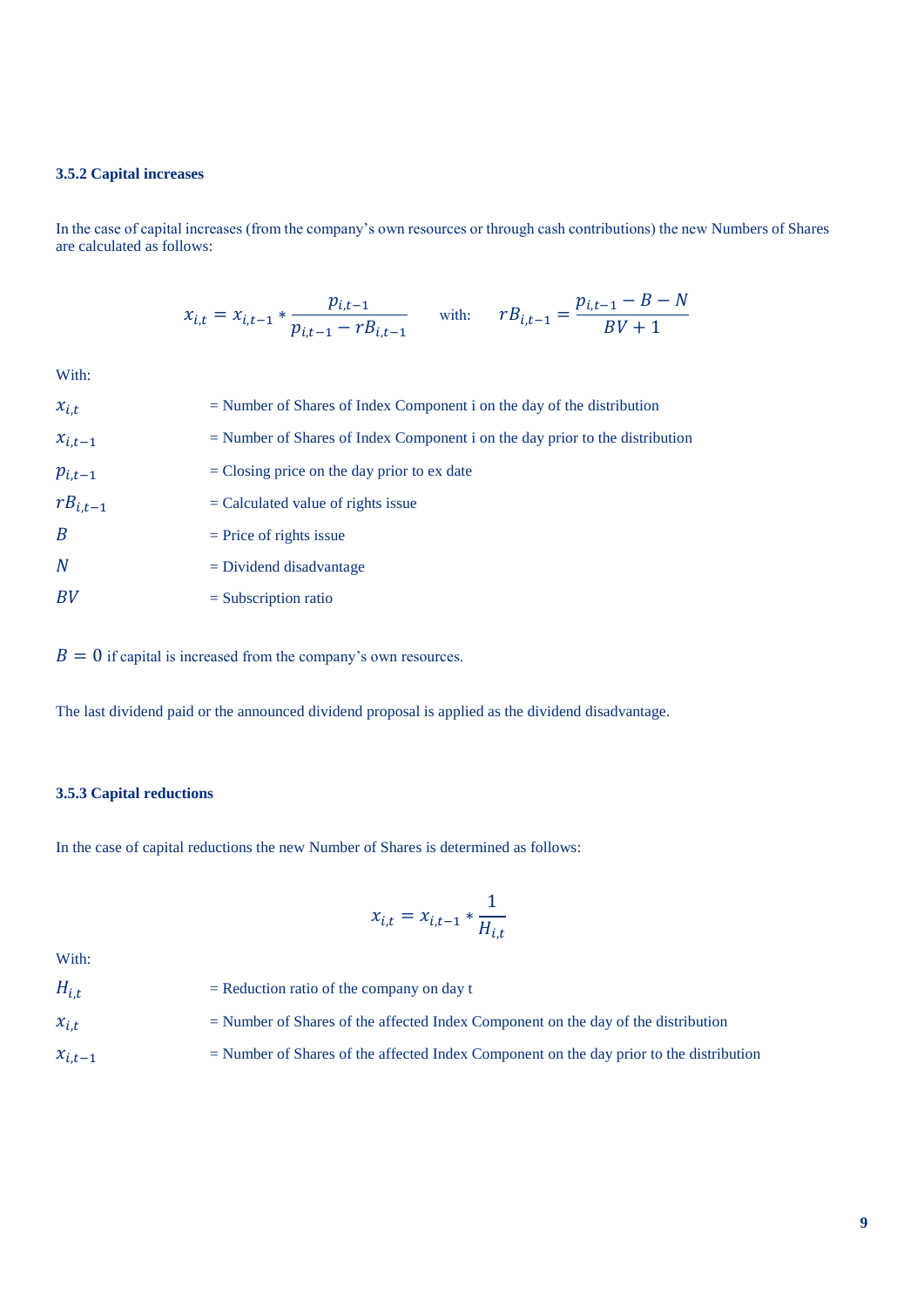### **3.5.4 Share splits and par value conversions**

In the case of share splits and par value conversions it is assumed that the prices change in ratio to the number of shares or to the par values. The new Number of Shares is calculated as follows:

$$
x_{i,t} = x_{i,t-1} * \frac{N_{i,t-1}}{N_{i,t}}
$$

With:

| $N_{i,t-1}$ | $=$ Former par value of security class i (or new number of shares)                        |
|-------------|-------------------------------------------------------------------------------------------|
| $N_{i.t.}$  | $=$ New par value of security class i (or former number of shares)                        |
| $x_{i,t}$   | $=$ Number of Shares of the affected Index Component on the day of the distribution       |
| $x_{i,t-1}$ | $=$ Number of Shares of the affected Index Component on the day prior to the distribution |

### **3.6 Miscellaneous**

### **3.6.1 Recalculation**

Solactive AG makes the greatest possible efforts to accurately calculate and maintain its indices. However, the occurrence of errors in the index determination process cannot be ruled out. In such cases Solactive AG adheres to its publicly available [Correction Policy.](http://www.solactive.com/news/documents/)

### **3.6.2 Market Disruption**

In periods of market stress Solactive AG calculates its indices following predefined and exhaustive arrangements set out in its publicly available [Disruption Policy.](http://www.solactive.com/news/documents/)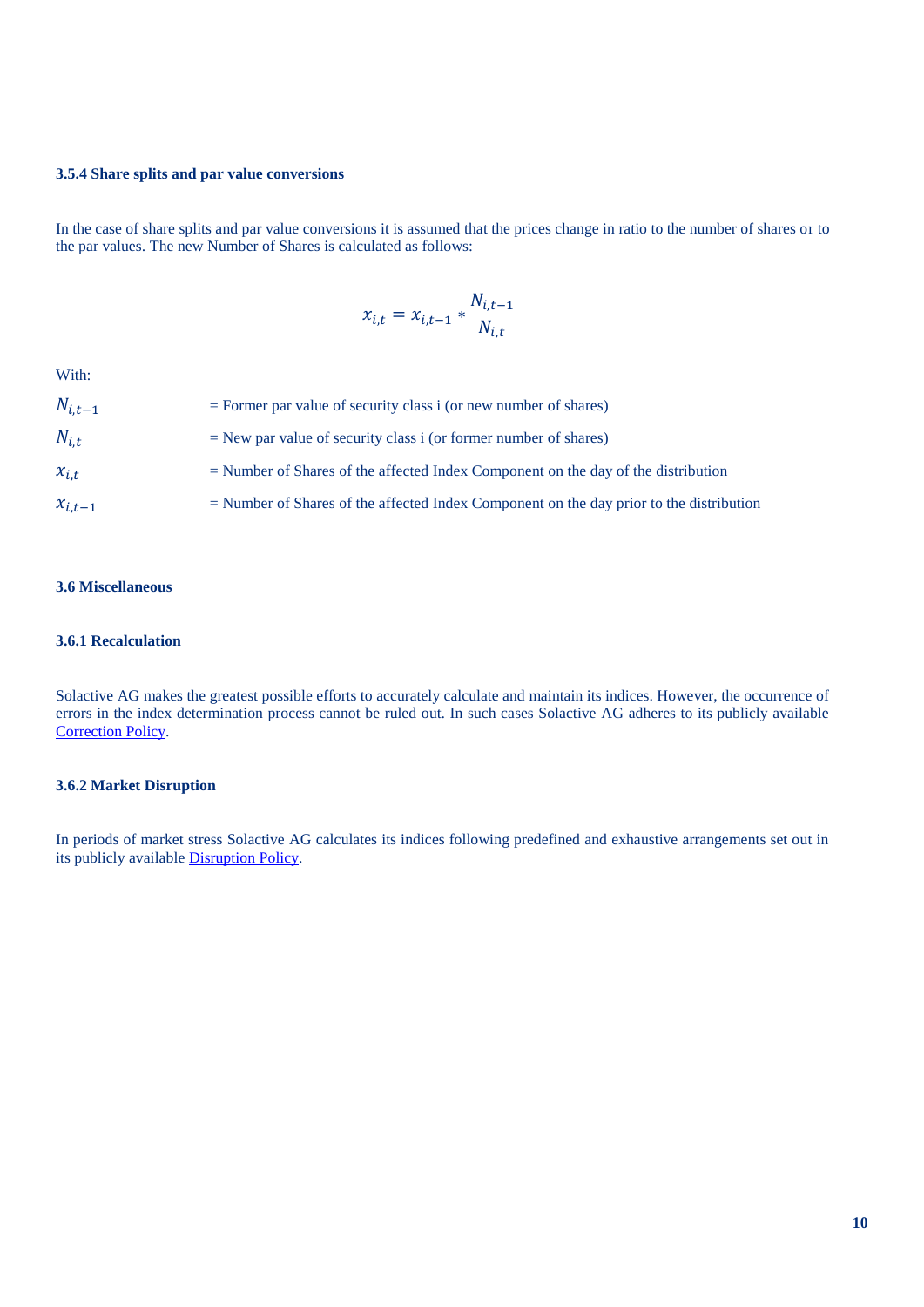### **4. Definitions**

**"Index Universe"** in respect of a Selection Day are companies that fulfill the following criteria:

- 1. Must be a member of the Solactive Europe Total Market 675 Index (PR).
- 2. Realized Dividend Yield and 12 Month Historical Volatility data must be available/non-missing.
- 3. Must be assigned to one of the following Industry Classifications:

| ■ Advertising/Marketing Services                   | <b>Financial Conglomerates</b>              | <b>Office Equipment/Supplies</b><br>ш    |
|----------------------------------------------------|---------------------------------------------|------------------------------------------|
| Aerospace & Defense                                | • Food Retail                               | <b>Other Consumer Specialties</b><br>٠   |
| Air Freight/Couriers                               | • Homebuilding                              | <b>Other Transportation</b><br>ш         |
| $\blacksquare$ Airlines                            | <b>Hotels/Resorts/Cruiselines</b>           | • Packaged Software                      |
| • Alternative Power Generation                     | ■ Household/Personal Care                   | • Personnel Services                     |
| <b>Apparel/Footwear Retail</b>                     | <b>Industrial Machinery</b>                 | • Pharmaceuticals: Generic               |
| Auto Parts: OEM                                    | • Information Technology Services           | • Pharmaceuticals: Major                 |
| <b>Automotive Aftermarket</b>                      | <b>Insurance Brokers/Services</b>           | <b>Pharmaceuticals: Other</b>            |
| • Biotechnology                                    | <b>Internet Retail</b><br>ш                 | Property/Casualty Insurance<br>a.        |
| <b>Broadcasting</b>                                | • Internet Software/Services                | Publishing: Books/Magazines<br>٠         |
| • Cable/Satellite TV                               | <b>Investment Banks/Brokers</b>             | • Publishing: Newspapers                 |
| ■ Casinos/Gaming                                   | • Investment Managers                       | • Real Estate Development                |
| • Chemicals: Specialty                             | • Investment Trusts/Mutual Funds            | • Regional Banks                         |
| Computer Peripherals                               | • Life/Health Insurance                     | Restaurants<br>٠                         |
| • Data Processing Services                         | <b>Major Banks</b>                          | Semiconductors<br>ш                      |
| <b>• Department Stores</b>                         | <b>Major Telecommunications</b><br>٠        | <b>Specialty Insurance</b><br>٠          |
| <b>Electric Utilities</b>                          | <b>Marine Shipping</b>                      | • Specialty Stores                       |
| <b>Electrical Products</b>                         | • Medical Distributors                      | <b>Specialty Telecommunications</b><br>٠ |
| $\blacksquare$ Electronic<br>Equipment/Instruments | <b>Medical Specialties</b><br>ш             | Telecommunications<br>ш<br>Equipment     |
| <b>Electronic Production Equipment</b>             | Miscellaneous Commercial<br><b>Services</b> | Tools & Hardware                         |
| <b>Electronics/Appliances</b>                      | <b>Motor Vehicles</b>                       | • Wholesale Distributors                 |
| $\blacksquare$ Engineering & Construction          | Movies/Entertainment                        | • Wireless Telecommunications            |
| ■ Finance/Rental/Leasing                           | • Multi-Line Insurance                      |                                          |

**"Index Component"** is each share currently included in the Index.

**"Number of Shares"** is in respect of an Index Component and any given Business Day the number or fraction of shares included in the Index. It is calculated for any Index Component as the ratio of (A) the Percentage Weight of an Index Component multiplied by the Index value and (B) its Trading Price.

**"Percentage Weight"** of an Index Component is the ratio of its Trading Price multiplied by its Number of Shares divided by the Index value.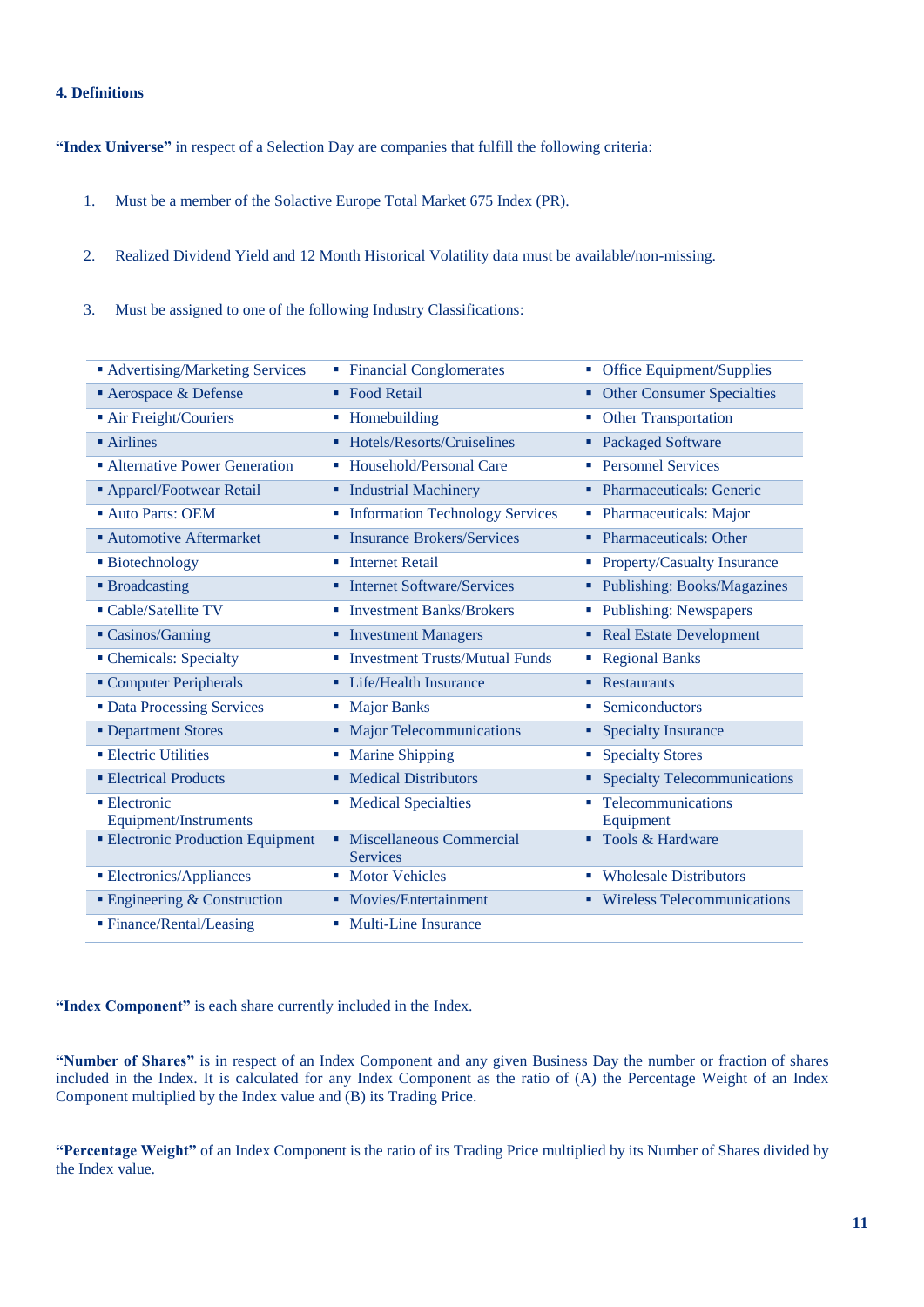**"Dividend Correction Factor"** is calculated as 1 minus the applicable withholding tax rate and/or other applicable tax rate currently prevalent in the respective country.

In particular an **"Extraordinary Event"** is

- a Merger
- a Takeover bid
- a delisting
- the Nationalisation of a company
- Insolvency.

The Trading Price for this Index Component on the day the event came into effect is the last available market price for this Index Component quoted on the Exchange on the day the event came into effect (or, if a market price is not available for the day the event came into effect, the last available market price quoted on the Exchange on a day specified as appropriate by the Index Calculator), as determined by the Index Calculator, and this price is used as the Trading Price of the particular Index Component until the end of the day on which the composition of the Index is next set.

In the event of the Insolvency of an issuer of an Index Component the Index Component shall remain in the Index until the next Adjustment Day. As long as a market price for the affected Index Component is available on a Business Day, this shall be applied as the Trading Price for this Index Component on the relevant Business Day, as determined in each case by the Index Calculator. If a market price is not available on a Business Day the Trading Price for this Index Component is set to zero. The Committee may also decide to eliminate the respective Index Component at an earlier point in time prior to the next Adjustment Day. The procedure in this case is identical to an elimination due to and Extraordinary Event.

An Index Component is **"delisted"** if the Exchange announces pursuant to the Exchange regulations that the listing of, the trading in or the issuing of public quotes on the Index Component at the Exchange has ceased immediately or will cease at a later date, for whatever reason (provided delisting is not because of a Merger or a Takeover bid), and the Index Component is not immediately listed, traded or quoted again on an exchange, trading or listing system, acceptable to the Index Calculator,

**"Insolvency"** occurs with regard to an Index Component if (A) all shares of the respective issuer must be transferred to a trustee, liquidator, insolvency administrator or a similar public officer as result of a voluntary or compulsory liquidation, insolvency or winding-up proceedings or comparable proceedings affecting the issuer of the Index Components or (B) the holders of the shares of this issuer are legally enjoined from transferring the shares.

A **"Takeover bid"** is a bid to acquire, an exchange offer or any other offer or act of a legal person that results in the related legal person acquiring as part of an exchange or otherwise more than 10% and less than 100% of the voting shares in circulation from the issuer of the Index Component or the right to acquire these shares, as determined by the Index Calculator based on notices submitted to public or self-regulatory authorities or other information considered by the Index Calculator to be relevant.

### With regard to an Index Component a **"Merger"** is

- (i) a change in the security class or a conversion of this share class that results in a transfer or an ultimate definite obligation to transfer all the shares in circulation to another legal person,
- (ii) a merger (either by acquisition or through forming a new structure) or a binding obligation on the part of the issuer to exchange shares with another legal person (except in a merger or share exchange under which the issuer of this Index Component is the acquiring or remaining company and which does not involve a change in security class or a conversion of all the shares in circulation),
- (iii) a takeover offer, exchange offer, other offer or another act of a legal person for the purposes of acquiring or otherwise obtaining from the issuer 100% of the shares issued that entails a transfer or the irrevocable obligation to transfer all shares (with the exception of shares which are held and controlled by the legal person), or
- (iv) a merger (either by acquisition or through forming a new structure) or a binding obligation on the part of the issuer of the share or its subsidiaries to exchange shares with another legal person, whereby the issuer of the share is the acquiring or remaining company and it does not involve a change in the class or a conversion of the all shares issued, but the shares in circulation directly prior to such an event (except for shares held and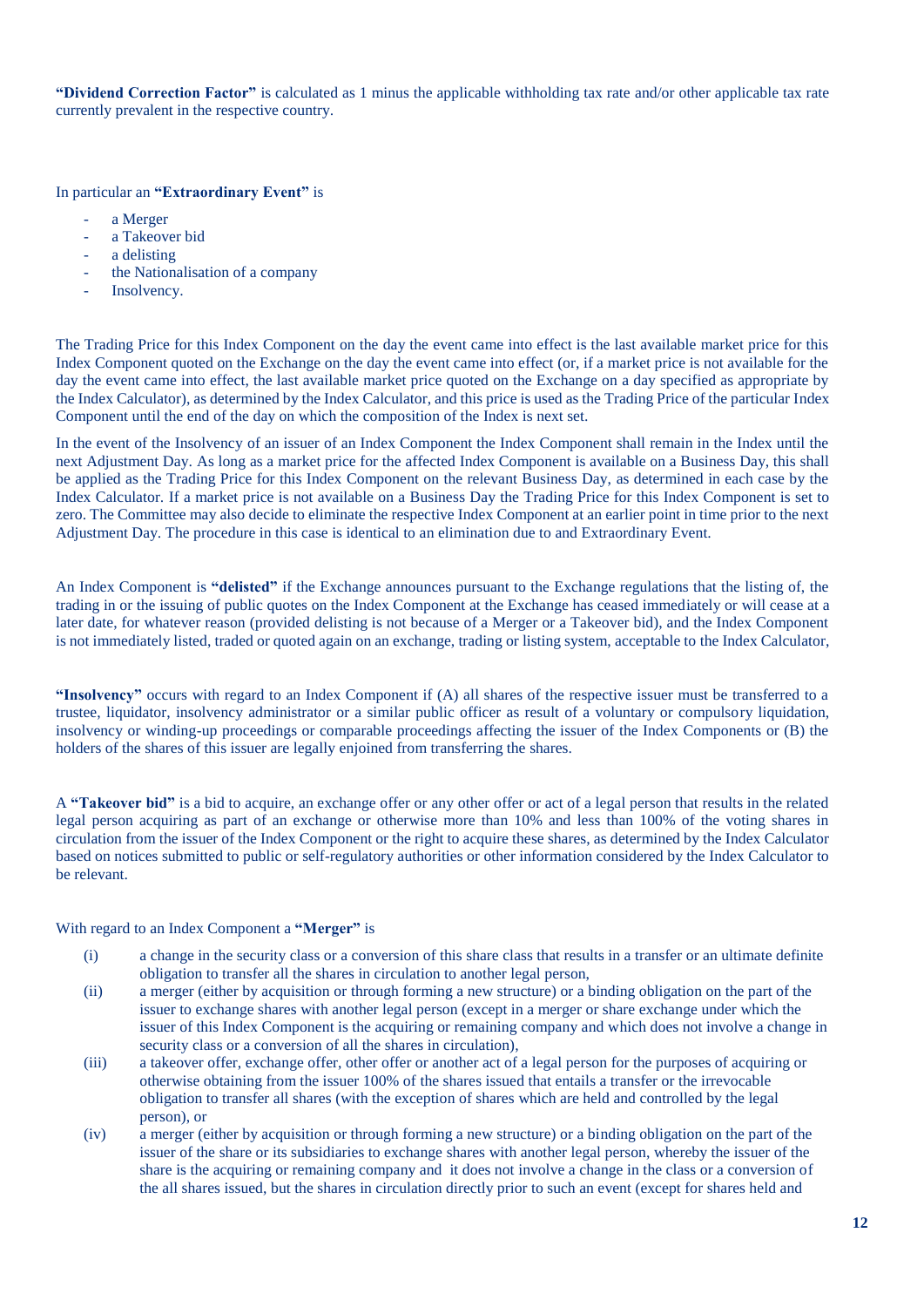controlled by the legal person) represent in total less than 50% of the shares in circulation directly subsequent to such an event.

The **"Merger Date"** is the date on which a Merger is concluded or the date specified by the Index Calculator if such a date cannot be determined under the law applicable to the Merger.

**"Nationalisation"** is a process whereby all shares or the majority of the assets of the issuer of the shares are nationalised or are expropriated or otherwise must be transferred to public bodies, authorities or institutions.

**"Exchange"** is, in respect of Index and every Index Component, the respective primary exchange where the Index Component has its primary listing. The Committee may decide to declare a different stock exchange the "Exchange" for trading reasons, even if the company is only listed there via a Stock Substitute.

**"Stock Substitute"** includes in particular American Depository Receipts (ADR) and Global Depository Receipts (GDR).

With regard to an Index component (subject to the provisions given above under "Extraordinary Events") the **"Trading Price**" in respect of a Trading Day is the closing price on this Trading Day determined in accordance with the Exchange regulations. If the Exchange has no closing price for an Index Component, the Index Calculator shall determine the Trading Price and the time of the quote for the share in question in a manner that appears reasonable to him.

A **"Trading Day**" is in relation to the Index or an Index Component a Trading Day on the Exchange (or a day that would have been such a day if a market disruption had not occurred), excluding days on which trading may be ceased prior to the normal Exchange closing time. The Index Calculator is ultimately responsible as to whether a certain day is a Trading Day with regard to the Index or an Index Component or in any other connection relating to this document.

A **"Business Day"** is any weekday of the year except Saturdays and Sundays.

The **"Index Calculator"** is Solactive AG or any other appropriately appointed successor in this function.

The **"Index Currency"** is EUR.

**"Market Capitalization"** is with regard to each of the shares in the Index Universe on a Selection Day or Adjustment Day the value published as the Market Capitalization for this day.

As at the date of this document Market Capitalization is defined as the value of a company calculated by multiplying the number of shares outstanding of the company by its share price.

**"Industry Classification"** means the industry classification as provided by FactSet.

**"Realized Dividend Yield"** of an index component is the annual dividend paid divided by the price on the Selection Day and is sourced from FactSet.

**"12 Month Historical Volatility"** is the historical EUR-return volatility over the past 12 months prior to but including the Selection Day and is sourced from FactSet.

**"Adjustment Day"** is the first Wednesday in March, June, September and December.

**"Selection Day"** is the Business Day 5 Business Days before the Adjustment Day.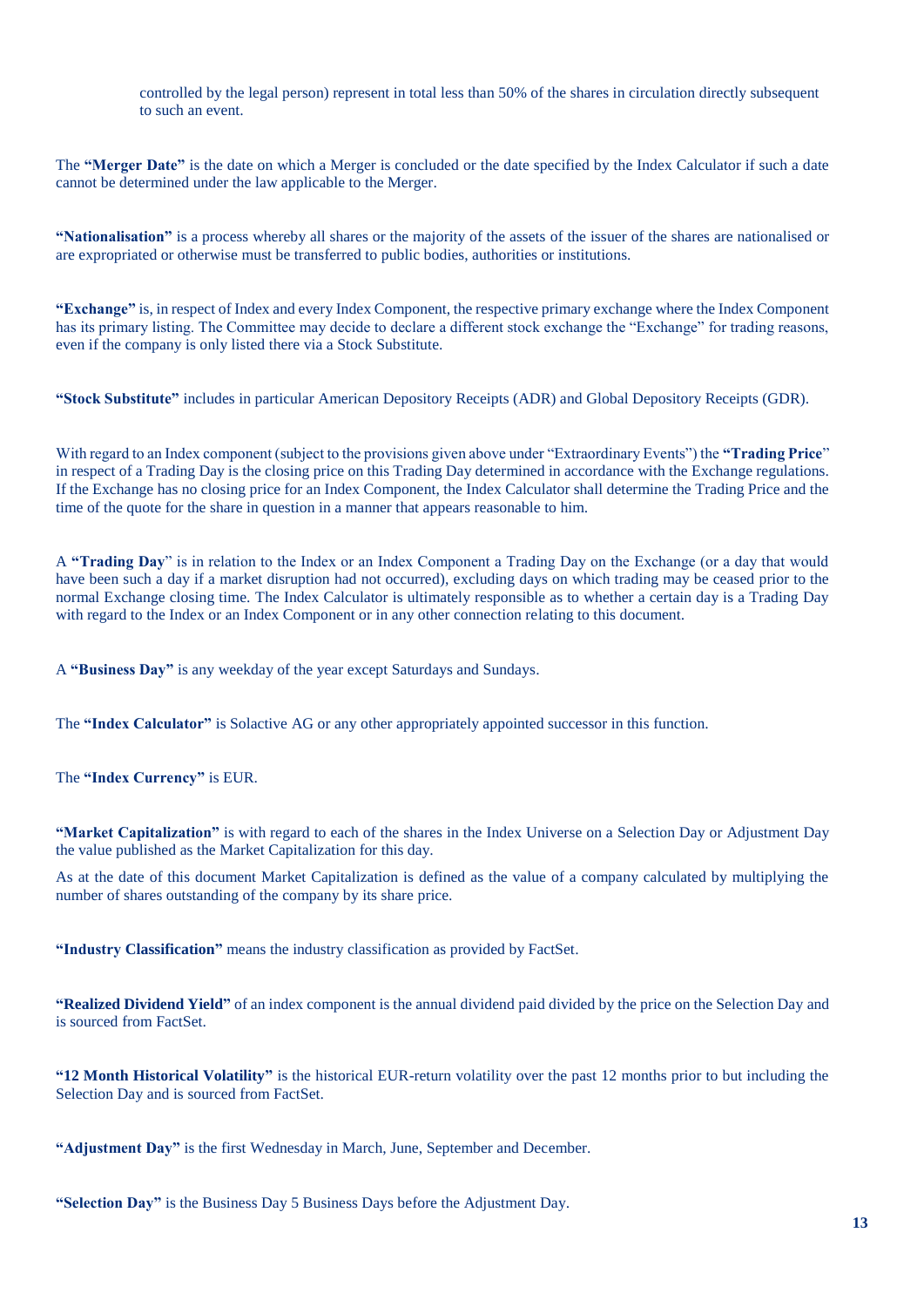An **"Affiliated Exchange"** is with regard to an Index Component an exchange, a trading or quotation system on which options and futures contracts on the Index Component in question are traded, as specified by the Index Calculator.